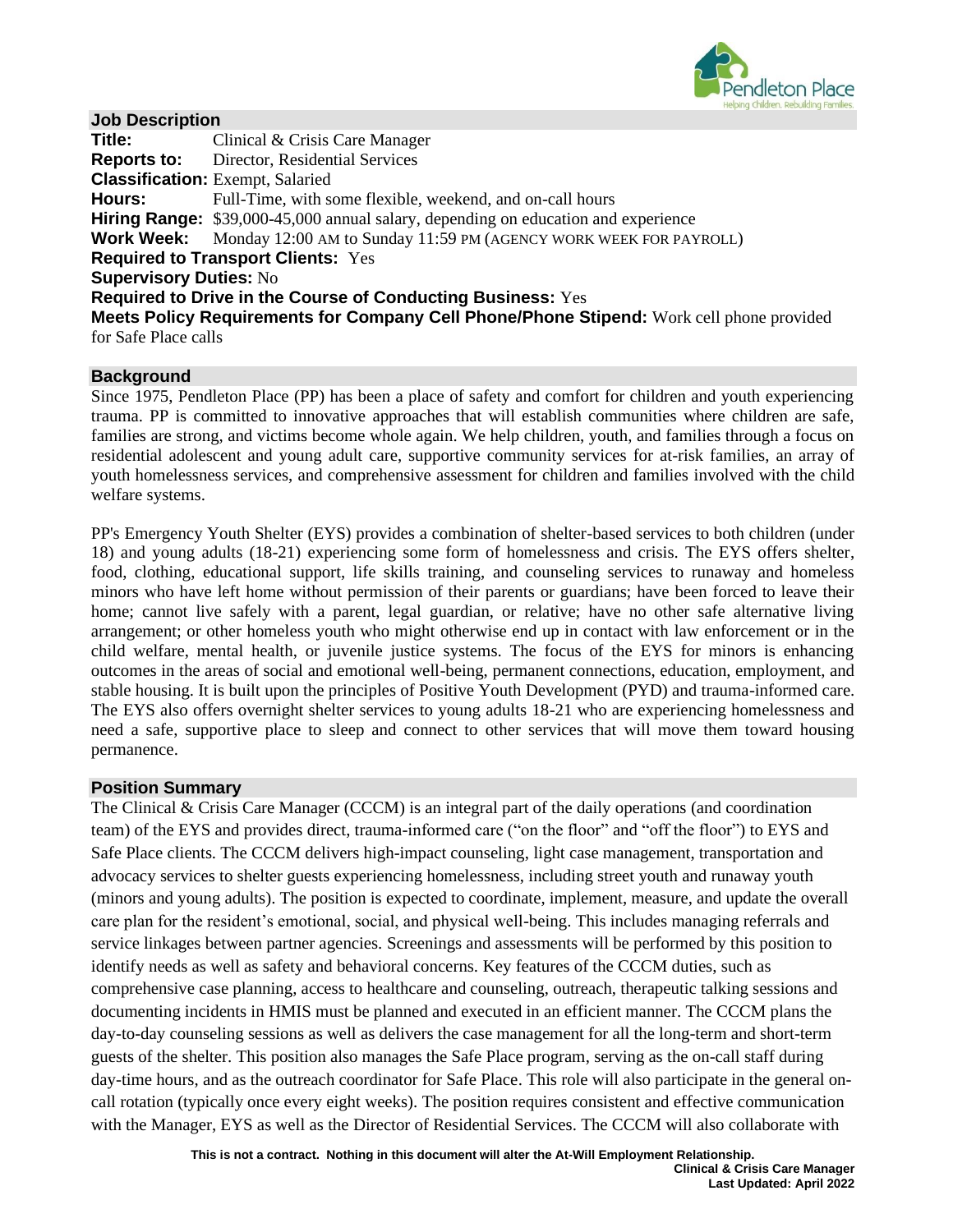the YRC team for outreach and staffing on shared youth and young adults. The CCCM is responsible for attending regular trainings and monthly program meetings to support the goal of working in a team-oriented environment. The CCCM is required to complete a minimum of fourteen (14) hours of field-related training yearly provided on the job through Pendleton Place. This position will act as a liaison to external stakeholders such as physicians, DSS workers, law enforcement, therapists, school district employees, and more as part of the coordination of care for EYS and Safe Place clients.

The CCCM will support the agency's mission, adhere to its values, maintain the confidential nature of the agency's services and perform the duties of the position in a professional manner. While the CCCM will typically work during normal weekday business hours, occasional nights and weekends will be required in order to meet the on-call staffing needs of a 24-hour shelter model.

## **Essential Functions of Position**

*Note: These tasks are illustrative only; to carry out the day-to-day functions of the job, other duties may be performed. The omission of specific statements of duties does not exclude them from the position if the work is similar, related or a logical assignment to the position.*

- Leadership, Training & Supervision
	- o Assist with the planning and facilitation of staff meetings to identify and develop strategies that meet the needs of program clients and staff; identify staff performance improvement opportunities and assist staff in achieving those improvements, particularly as it relates to therapeutic techniques and trauma-informed care
	- o Assist with staff training across all shifts
	- o Model best practices and guide other staff in appropriate, trauma-informed decision-making
	- o Assist program leadership with the monitoring and implementation of Individualized Crisis Management Plans and Care Plans
	- o Serve as 24-hour, on-call contact in rotation with other members of the shelter coordination team
	- o Assist with resident intakes and discharges
- Clinical Services
	- o Conduct counseling sessions in group or individual settings to help residents cope with problems related to family issues, trauma histories, drug and alcohol abuse, and any other related issues
	- o Offer additional support to family members by facilitating therapeutic talking sessions or scheduling visitations during appropriate times; coordinate services with partners/multidisciplinary teams
	- o Assist other staff members in developing an appropriate plan of success for each individual child or young adult on the caseload
	- o Monitor each resident's progress during treatment or residence by employing evaluations, gathering documentation and assessing specific goals
	- o Demonstrate model behavior, appropriate communication skills and positive feedback so resident children and youth can make progress with positive behavior interventions
	- o Ensure safety of residents by following all proper regulations, safety recommendations and procedures each day
	- o Record information and document incidents as they occur to help keep track of problem behaviors or unsafe conditions in the shelter
	- o Act as a resource to individual residents when they need guidance or advice about specific life situations or social issues
	- o Develop crisis plans
	- o Understand and appropriately implement the use of Agency behavioral tools and policies (e.g. TCI, ICMP, Shelter Operations Handbook)
	- o Remain proficient in use of Agency software maintaining accurate and complete documentation, files and forms; maintain client charts and assist with audits of documentation
	- o Demonstrate the ability to utilize de-escalation techniques and emergency safety interventions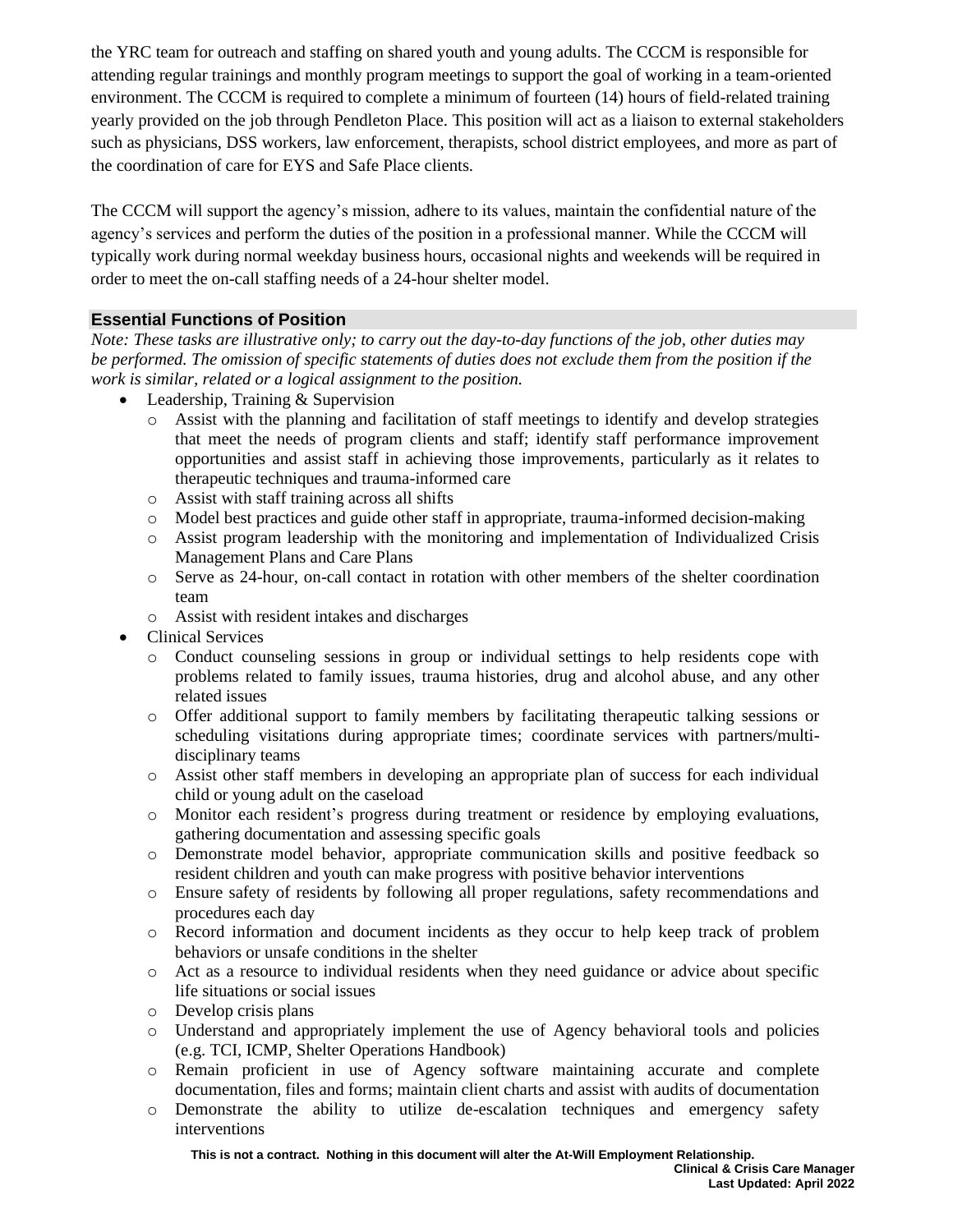- Daily Shelter Operations
	- o The CCCM will be called upon to assist with floor duties such as: daily activities, transports, facility maintenance, learning activities, shopping, meal prep, independent living skills, resident monitoring, documentation, medication administration, etc.
	- o The CCCM will provide trauma-informed case management, transportation, and other services required by shelter guests
	- o The CCCM will liaison with the YRC staff
	- o Perform other duties as required

### **Qualifications**

**Minimum Qualifications** 

- Master's degree from an accredited university or college in social work, counseling, or other clinical discipline received or earned within 90 days of hire
- Professional licensure (in good standing) in South Carolina (SCLLR): LMSW, LMFT, LPC, etc. or acquisition of licensure within 12 months of hire, supported and subsidized by Pendleton Place
- Experience working with troubled/traumatized adolescents and/or young adults
- Ability to follow written and oral directions
- Physical ability to lift and carry 50 pounds
- Commitment to diversity and inclusion and ability to work with diverse clients
- Willingness/ability to treat all clients and staff with respect and dignity
- Excellent communication, organization, problem solving, time management, and follow-up skills
- Ability to quickly and decisively adapt to changing situations and continue to progress toward goals and priorities
- Ability to serve as a role model for all residents
- Satisfactory physical examination, TB test, criminal history check, driving record, and background check including the Child Abuse and Neglect Central Registry, Sex Offenders Registry, and Motor Vehicle Department
- Possession of a valid South Carolina driver's license

### Desired Qualifications

- 2 or more years of experience in a residential, child welfare, or youth services setting
- Advanced training in child welfare, Positive Youth Development, runaway/homeless youth services
- Experience working with Family & Youth Services Bureau or HUD programs/shelter operations

| <b>Physical Demands</b>     |            |                           |                             |     |  |  |  |  |  |
|-----------------------------|------------|---------------------------|-----------------------------|-----|--|--|--|--|--|
| Stand                       | Constantly | Frequently<br>$\boxtimes$ | Occasionally                | N/A |  |  |  |  |  |
| Walk                        | Constantly | $\boxtimes$<br>Frequently | Occasionally                | N/A |  |  |  |  |  |
| Sit                         | Constantly | Frequently<br>$\boxtimes$ | Occasionally                | N/A |  |  |  |  |  |
| Handling                    | Constantly | $\boxtimes$<br>Frequently | Occasionally                | N/A |  |  |  |  |  |
| <b>Reach Outward</b>        | Constantly | $\boxtimes$<br>Frequently | Occasionally                | N/A |  |  |  |  |  |
| <b>Reach Above Shoulder</b> | Constantly | Frequently                | $\boxtimes$<br>Occasionally | N/A |  |  |  |  |  |
| Climb                       | Constantly | Frequently                | $\boxtimes$<br>Occasionally | N/A |  |  |  |  |  |
| Crawl                       | Constantly | Frequently                | $\boxtimes$<br>Occasionally | N/A |  |  |  |  |  |
| Squat or Kneel              | Constantly | Frequently                | $\boxtimes$<br>Occasionally | N/A |  |  |  |  |  |
| <b>Bend</b>                 | Constantly | Frequently                | Occasionally<br>$\bowtie$   | N/A |  |  |  |  |  |
| <b>Lifting Requirements</b> |            |                           |                             |     |  |  |  |  |  |
| 10 pounds or less           | Constantly | Frequently<br>$\boxtimes$ | Occasionally                | N/A |  |  |  |  |  |
| 11 to 20 pounds             | Constantly | $\boxtimes$<br>Frequently | Occasionally                | N/A |  |  |  |  |  |
| 21 to 50 pounds             | Constantly | Frequently                | ⋉<br>Occasionally           | N/A |  |  |  |  |  |

**This is not a contract. Nothing in this document will alter the At-Will Employment Relationship. Clinical & Crisis Care Manager Last Updated: April 2022**